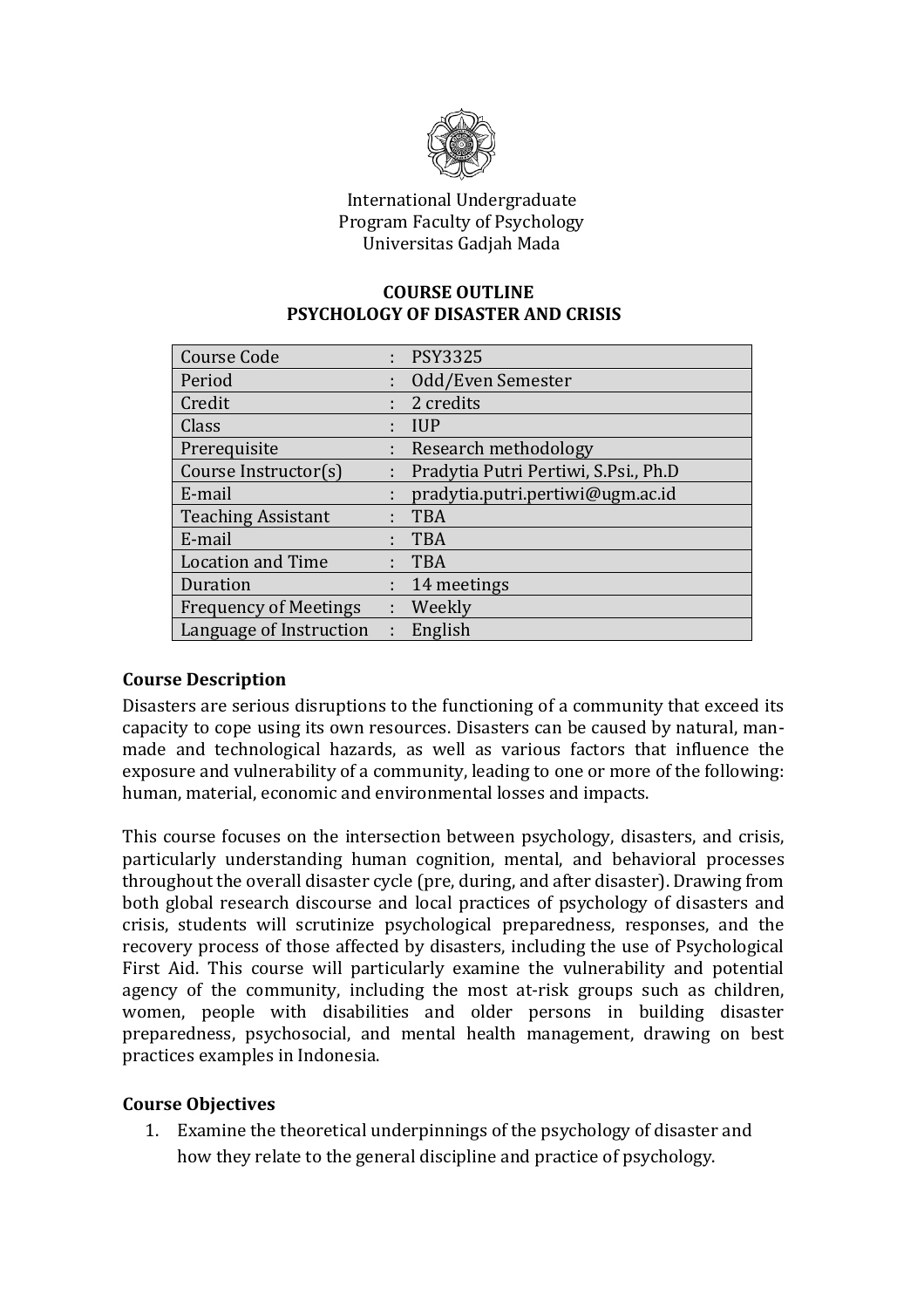- 2. Identify and demonstrate knowledge of the biological, cognitive, emotional, behavioral and interpersonal factors influencing individual preparedness and responses to disaster
- 3. Identify and demonstrate knowledge of psychologically significant aspects of various natural and manmade disasters that predispose survivors to specific types of responses and symptoms.
- 4. Analyze the risk factors, vulnerability and capacity factors that predict the overall severity of psychological preparedness, distress and disruption following a disaster.
- 5. Examine the types of psychological preparedness, education and early interventions employed following a disaster and articulate the general principles of effective preventive, short-term, and long-term psychological interventions.

#### **Course content**

| <b>Meeting</b>   | <b>Course content</b>                                                                                            | <b>Assessment</b>                   |
|------------------|------------------------------------------------------------------------------------------------------------------|-------------------------------------|
| $\mathbf{1}$     | <b>Introduction to the course</b>                                                                                | Mid exam and class                  |
|                  | Explain course outline, expected learning<br>$\bullet$                                                           | participation                       |
|                  | outcomes, and mode of learning                                                                                   |                                     |
|                  | Overview of disasters and its intersection to                                                                    |                                     |
|                  | psychology                                                                                                       |                                     |
|                  | Current discourse of psychology of disaster and                                                                  |                                     |
|                  | crisis                                                                                                           |                                     |
|                  | Teaching method: Lecture and video                                                                               |                                     |
| $\overline{2}$   | Disasters and its intersection to psychology (2)<br>Definition of disasters, global and Indonesia's<br>$\bullet$ | Mid exam and class<br>participation |
|                  | exposure to hazards                                                                                              |                                     |
|                  | Phases of disasters<br>$\bullet$                                                                                 |                                     |
|                  | Understanding disaster risk and its factors                                                                      |                                     |
|                  | (vulnerability and capacity)                                                                                     |                                     |
|                  |                                                                                                                  |                                     |
|                  | Teaching method: lecture and case-based discussion                                                               |                                     |
| 3                | Risk perception and cognitive bias to disasters                                                                  | Mid exam and class                  |
|                  | Risk perception and potential bias                                                                               | participation                       |
|                  | Heuristics in disaster and crisis                                                                                |                                     |
|                  | Community psychoeducation                                                                                        |                                     |
|                  | Teaching method: lecture and case-based discussion                                                               |                                     |
| $\boldsymbol{4}$ | Psychological preparedness to disasters                                                                          | Mid exam and class                  |
|                  | Scope and definition of psychological<br>preparedness                                                            | participation                       |
|                  | Factors influencing psychological preparedness:                                                                  |                                     |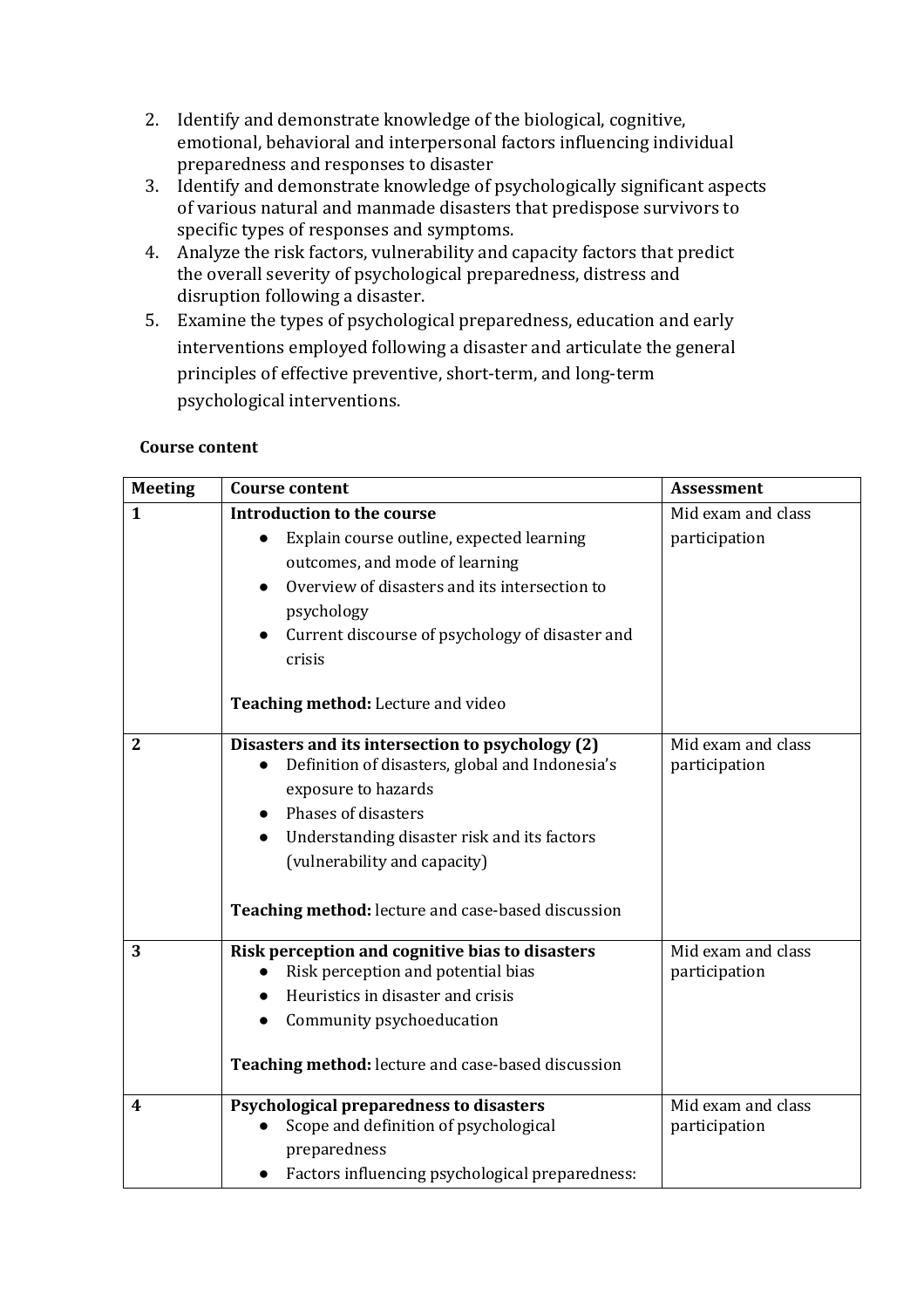|   | case study from Indonesia                                                                                                                                                                                                                                                                                                                                                                                                                          |                                     |
|---|----------------------------------------------------------------------------------------------------------------------------------------------------------------------------------------------------------------------------------------------------------------------------------------------------------------------------------------------------------------------------------------------------------------------------------------------------|-------------------------------------|
|   | Teaching method: lecture and case-based discussion                                                                                                                                                                                                                                                                                                                                                                                                 |                                     |
| 5 | Individual and collective response to disasters<br>Theories and case study on the impacts of<br>disasters: physically, psychologically, emotionally,<br>cognitively, social<br>The role of culture in responding disasters<br>Risk and protection factors in disaster recovery<br>process<br>Teaching method: lecture and case-based discussion                                                                                                    | Mid exam and class<br>participation |
| 6 | Mental health problems and providing care (non-                                                                                                                                                                                                                                                                                                                                                                                                    | Mid exam and class                  |
|   | clinical practices and programs)<br>Understanding mental health problems in<br>disasters<br>Legal and ethical issues in providing psychosocial<br>support in disasters<br>Rapid Psychosocial and Mental Health assessment                                                                                                                                                                                                                          | participation                       |
|   | Teaching Method: Lecture and practice                                                                                                                                                                                                                                                                                                                                                                                                              |                                     |
| 7 | Mental health problems and providing care (non-                                                                                                                                                                                                                                                                                                                                                                                                    | Mid exam and class                  |
|   | clinical practices and programs) (2)<br>Understanding the concept and principle of<br>$\bullet$<br>Psychological First-Aid<br>Practice of PFA: Look, Listen, Link for the disaster<br>survivor<br>Teaching Method: lecture and role play (in collaboration                                                                                                                                                                                         | participation                       |
|   | with Repsigama)                                                                                                                                                                                                                                                                                                                                                                                                                                    |                                     |
|   | Mid exam                                                                                                                                                                                                                                                                                                                                                                                                                                           |                                     |
| 8 | Vulnerability and potential agency of at-risk<br>community in disaster preparedness and<br>humanitarian/crisis response<br>Disproportionate risk of vulnerable groups:<br>$\bullet$<br>children, women, people with disabilities and<br>older persons<br>Inclusion in disaster preparedness and<br>humanitarian response<br>Leadership of most at-risk community<br>Teaching method: Guest lecture [Arbeiter-Samariter-<br>Bund (ASB) and partner] | Class participation                 |
| 9 | <b>Community-led innovation to disaster preparedness</b>                                                                                                                                                                                                                                                                                                                                                                                           | Research project                    |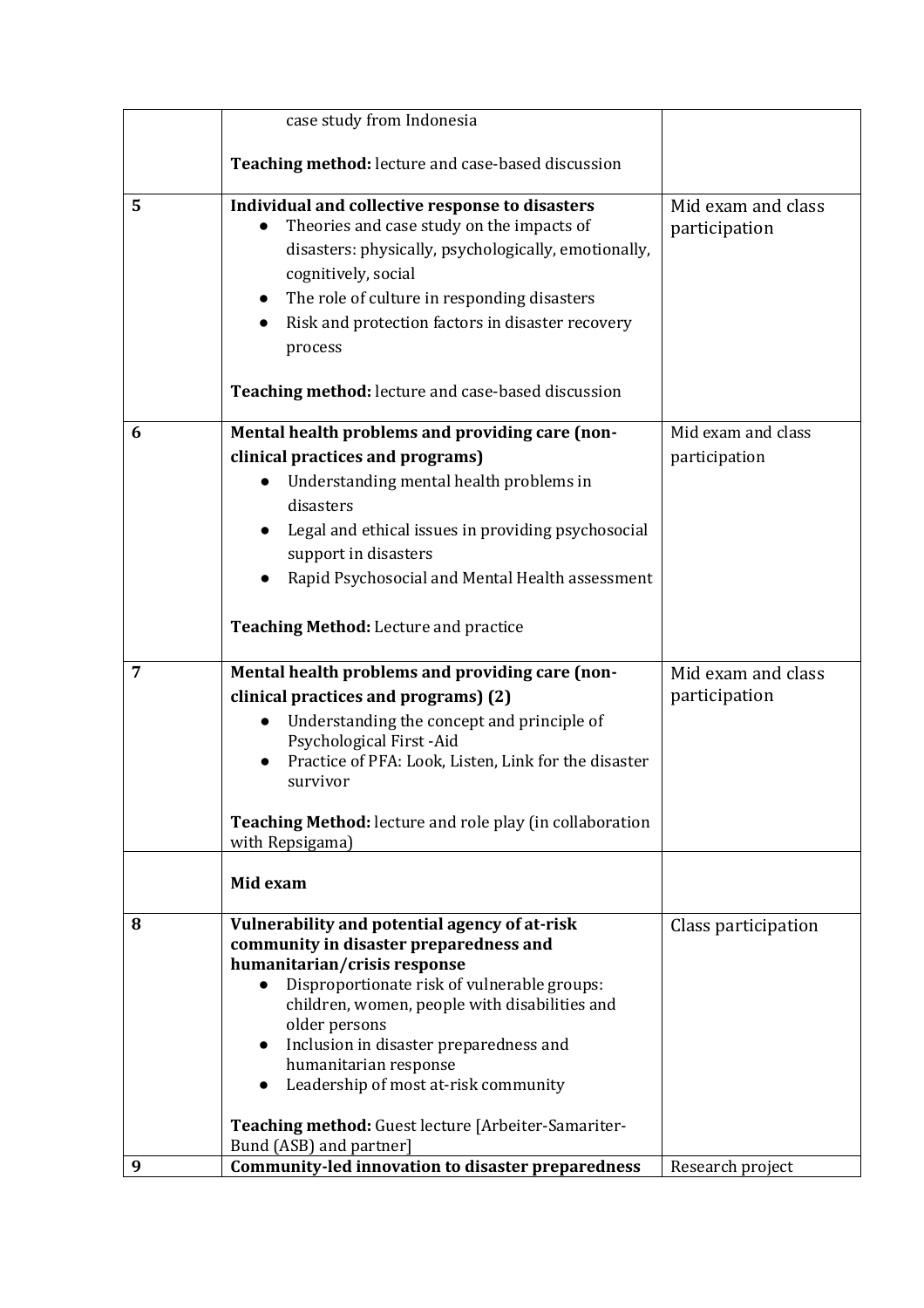|    | and humanitarian/crisis response<br>Decolonise approach to disaster preparedness<br>$\bullet$<br>Practical examples of community-led innovations<br>$\bullet$<br>to disaster and humanitarian response<br>Teaching method: Field visit [in collaboration with<br>Yakkum Emergency Unit (YEU)]<br><b>Location: TBC</b> |                  |
|----|-----------------------------------------------------------------------------------------------------------------------------------------------------------------------------------------------------------------------------------------------------------------------------------------------------------------------|------------------|
| 10 | Research proposal project 1<br>Group division and explanation of task<br>Brainstorming of research ideas<br><b>Teaching method:</b> group discussion                                                                                                                                                                  | Research project |
| 11 | Research proposal project 2<br>Identifying problems                                                                                                                                                                                                                                                                   | Research project |
| 12 | <b>Research proposal project 3</b><br>Literature review                                                                                                                                                                                                                                                               | Research project |
| 13 | Research proposal project 4<br>Research methods                                                                                                                                                                                                                                                                       | Research project |
| 14 | <b>Class conference</b><br>Group presentation<br>Q&A and feedback<br>Reflection<br><b>Teaching method: Class conference</b>                                                                                                                                                                                           | Research project |
|    |                                                                                                                                                                                                                                                                                                                       |                  |

# **Mandatory Readings**

- 1. Reyes, G., & Jacobs, G. A. (Eds.). (2006). *Handbook of international disaster psychology: Fundamentals and overview*. Praeger Publishers/Greenwood Publishing Group.
- 2. Makwana N. (2019). Disaster and its impact on mental health: A narrative review. *Journal of family medicine and primary care*, 8(10), 3090–3095. https://doi.org/10.4103/jfmpc.jfmpc\_893\_19
- 3. Paton, D. (2019). Disaster risk reduction: Psychological perspectives on preparedness. *Australian Journal of Psychology.* 71(4), 327-341 <https://doi.org/10.1111/ajpy.12237>
- 4. World Health Organization. (2013). *Psychological first aid: Facilitator's manual for orienting field workers*. WHO Press.
- 5. Percy, C., Chen, Y. F., Bibi, A., Coles-Jordan, D., Dodson, E., Evans, T., Klingberg, D.; Bruggen, M. V. D. (2011). The contribution of human psychology to disaster management: mitigation, advance preparedness, response and recovery. *Disaster Management and Human Health Risk II*. doi: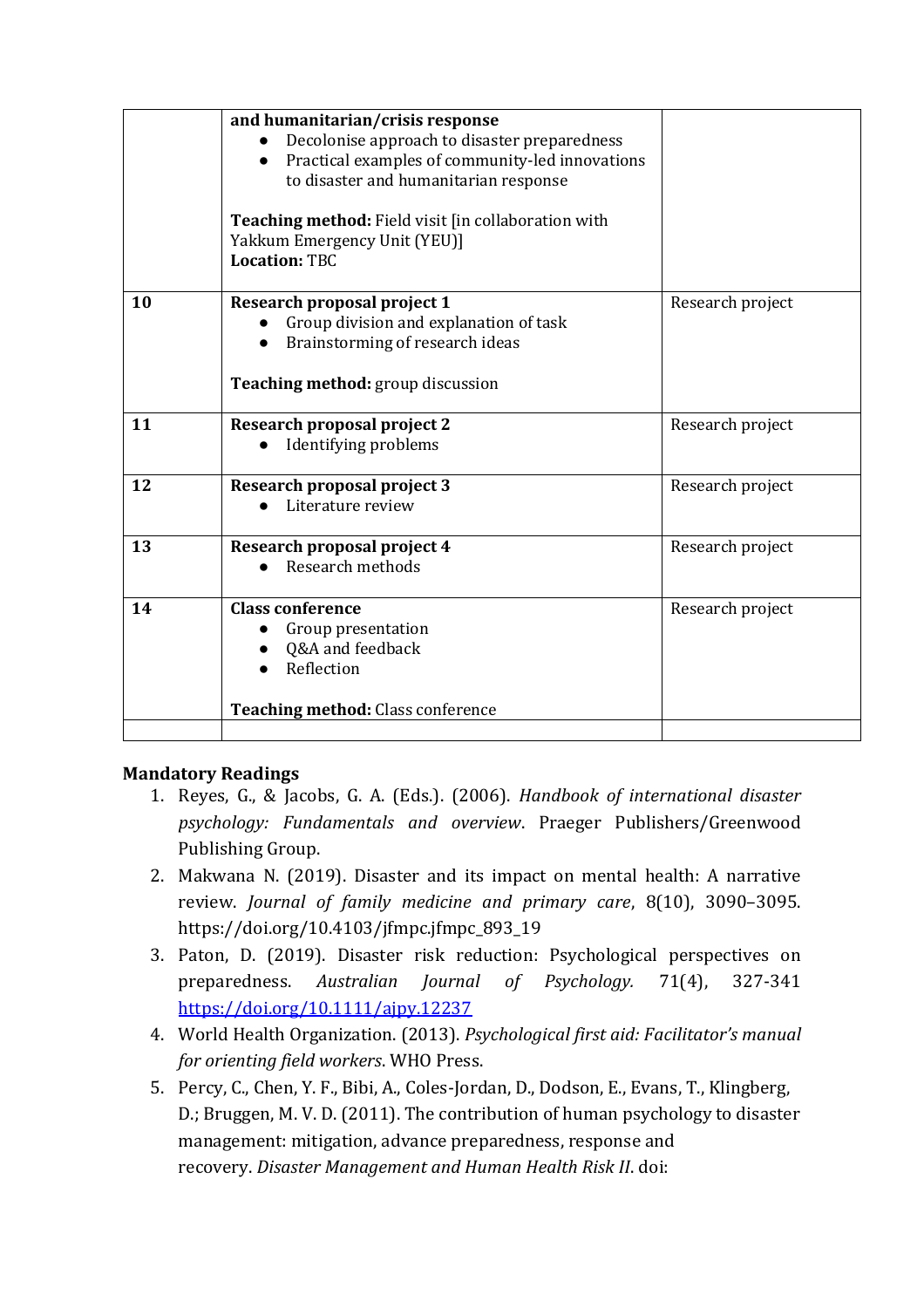10.2495/dman110181

6. Marsella, A. J., Gryczynski, J., Johnson, J. L., & Watson, P. (2008). *Ethnocultural Perspectives on Disaster and Trauma: Foundations, Issues, and Applications*. New York, NY: Springer Science Business Media, LLC.

# **Methods of Instruction:**

Lectures: 30% Case-based discussion and presentation: 40% Field visit: 10% Group work: 20%

# **Course Assessment**

The final grade of the course will be compiled proportionally from the components below:

- 1. Examination: Mid-term exam (35%)
- 2. Class Participations (25%)
- 3. Mini research proposal (40%)

Course Requirements/Methods of Evaluation:

#### 1. Examination (Mid term exam – 35%)

Mid-term exam supports the achievement of course objectives #1. #2, #3, #4, #5. Mid-term exam takes the form of an in-class exam, and will cover the topic of week 1 – week 7. There will be no final exam and will be replaced by a mini research project- proposal.

2. Class participation (25%)

Students are expected to attend class and to actively contribute to the discussion with thoughtful responses, reflections, and questions about the weekly topics. To help create meaningful class discussions, students will be asked to bring articles relevant to topics examined weekly that will be exchanged and discussed in the class. My criteria assessing full 25% class participation include the following behaviors and characteristics:

- Regular class attendance (75%)
- Attentive, focused involvement in class discussion (as expressed verbally and non-verbally)
- Contributing thoughtful, reflective comments, questions, or observations about the theories discussed in class
- Listening to others with respect
- Asking questions for clarification
- Allowing yourself to be open-minded, curious, to make mistakes, and to recognize that there will be times when you simply won't be able to make sense of the material we cover. Please ask questions! Please come see me!

Grading:

- 10 Points = 100% attendance, consistent active participation, asks questions, provides insights, raises issues
- 7 9 Points = 90% attendance, frequent active participation, asks questions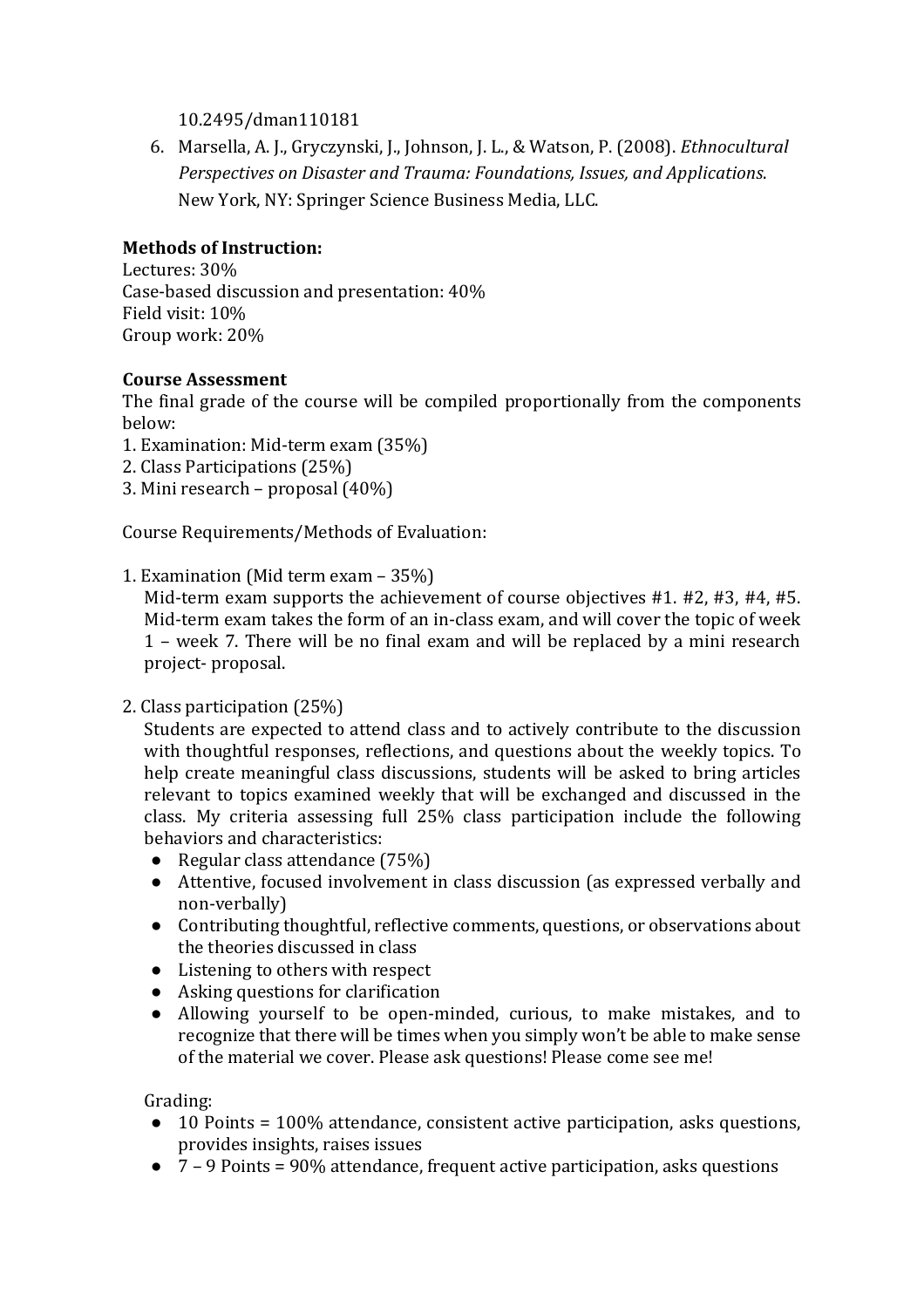- $\bullet$  4 6 Points = 80% attendance, infrequent active participation, answers questions when asked
- $\bullet$  1 3 Points Point = 75% attendance, passive participation, answers questions when asked
- 0 Points = Less than 75% attendance, no participation.
- 3. Mini research proposal presentation (40%)

The mini research – proposal work is the central assignment and grading component of this course. It allows students to practice putting the concept into addressing problems in psychology of disaster in the form of a research plan. The research plan is also an exercise to student's sensitivity to the Indonesia context of disaster and psychology.

#### Presentation Grading Indicator

| <b>Grading Indicators</b>                           | <b>Max Score</b> |
|-----------------------------------------------------|------------------|
| Comprehensiveness                                   | າ                |
| Clear and concise, time discipline                  |                  |
| Interesting presentation material (PPT, video, etc) |                  |
| Delivery Method: Attractive and Interactive         | ำ                |
| Answer/response to questions                        | ำ                |
| <b>TOTAL</b>                                        | 10               |

# **Course Policies**

- Excused absences are described in Undergraduate Student Manual/Attendance Policy. Students should attend to 75% of the total lectures, otherwise permission to attend the final examination is not granted which in turn can lead to unsatisfactory grade obtained for this course Three or more absences (excused or unexcused) will necessitate a special advisement meeting with the course instructor and possibly the primary advise or to discuss the student's continuation in the course.
- Late papers will result in a two-point deduction from the paper grade itself for each day late.
- In the event of a canceled class, the instructor reserves the right to schedule a make-up class during exam week.

# **Academic Integrity**

Academic integrity is an ethical policy of academia in which students joining this course are not exempted from. Among the ethical behaviors highlighted in this course, but not limited to, are: (i) learning commitment, reflected as the students meet the attendance requirements, and (ii) honest behavior, demonstrated as the students adhere to the non-plagiarism conduct. A breach of academic integrity can result in A FAILURE OF AN ENTIRE COURSE.

# **Attendance Policy**

Attending lectures demonstrates students' learning commitments. As compliance to the Faculty Academic Regulation, students should attend 75% of the total lectures, otherwise permission to attend the final examination is not granted which in turn can lead to unsatisfactory grades obtained for this course.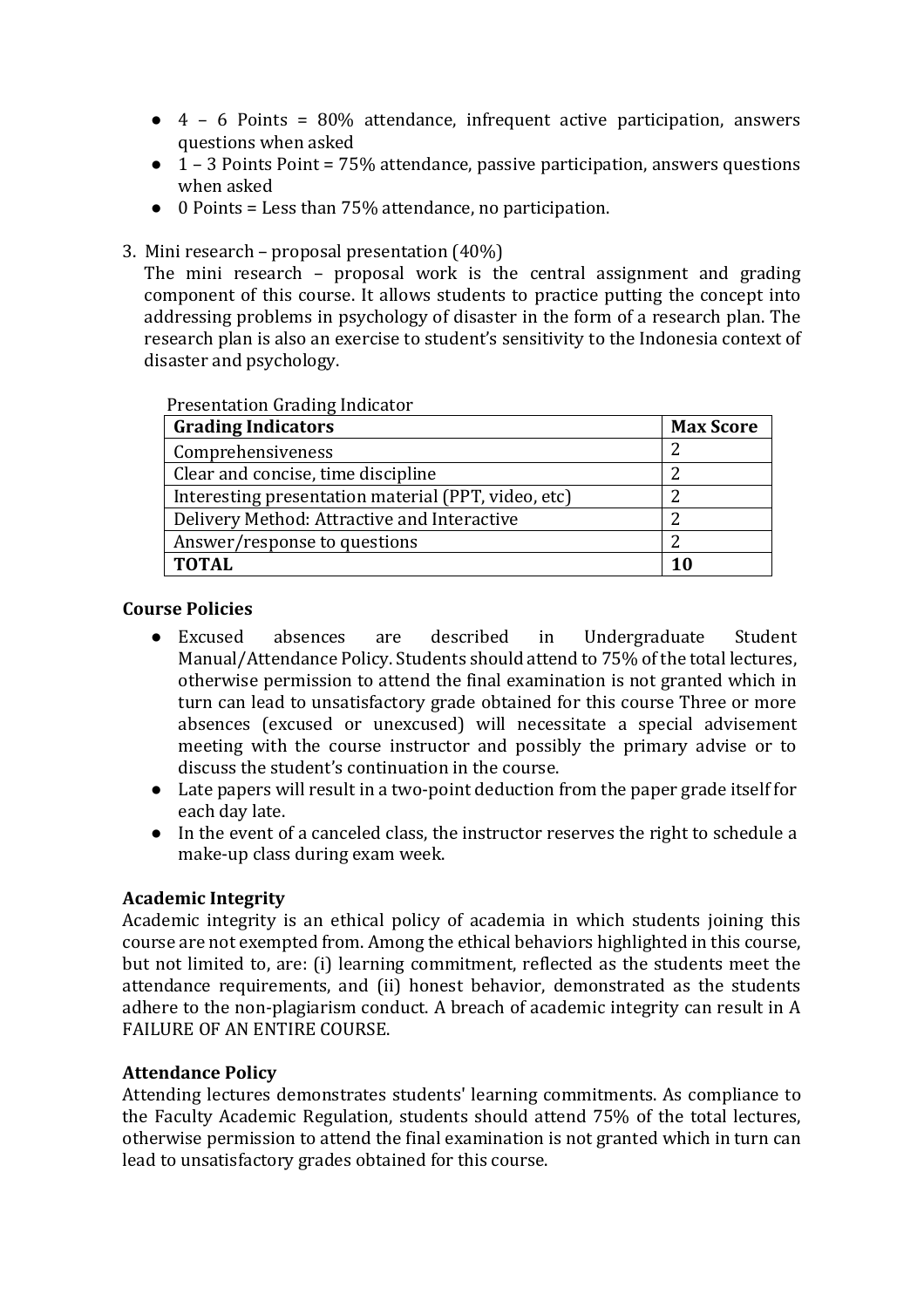# **Plagiarism Policy**

Students should be fully aware that plagiarism is unethical behavior which breaches the academic integrity and therefore may cause serious sanctions, from an unsatisfactory grade to a failure of the entire course. Overall, plagiarism is simply defined as presenting someone else's thoughts or work as your own. This action can vary from having inappropriate academic referencing to deliberate cheating. Below are the types of plagiarism, students should be aware of:

- 1. **Copying**: using the identical or very similar words to the original text or idea without acknowledging the source. Although most of the time, this action is subject to absentmindedness, it can be perceived as a deliberate action to present someone else's work as our own.
- 2. **Inappropriate paraphrasing**: changing a few words and phrases while still retaining the original structure and content without giving credits to the original sources.
- 3. **Collusion**: denying the contribution of others and claiming the work as a person's individual work. Collusion also includes making your work available to another student for them to copy it, stealing or obtaining another person's work to copy it, taking full responsibility of another person's academic work either voluntarily or with financial gain.

For more information about plagiarism, visit:<http://www.plagiarism.org/>

# **Changes to Syllabus:**

As a student, you acknowledge receipt of this syllabus and the information herein by continuing to attend this course. As the instructor, I reserve the right to make changes to this syllabus if circumstances warrant such change. All major changes will be provided to you in writing.

# **Appropriate Use of Electronic Devices in the Classroom**

The use of cell phones or other electronic devices during lectures and lab sessions for texting, talking or any other purpose is disruptive to the other students and, therefore, such use of electronic devices is prohibited. Please be courteous to your instructor and your fellow classmates and turn off all electronic devices and store them properly during class. The use of laptop computers and tablets during lectures and lab sessions must be limited to course activity only. Accessing any social media site (Facebook, Twitter, Instagram, etc.) or personal e-mail accounts during lectures and lab sessions is a violation of classroom policy. Students are prohibited from having cell phones or other electronic devices with them during examinations. During examinations, all electronic devices should be turned off completely and properly stored away.

**Grading System:** The table below shows grade totals and corresponding letter grades for the course. Course grade totals ending in 95 or higher are rounded up to the next whole number.

|     | 92-100 |
|-----|--------|
|     | 89-91  |
| A/B | 86-88  |
| B+  | 80-85  |
| R   | 77-79  |